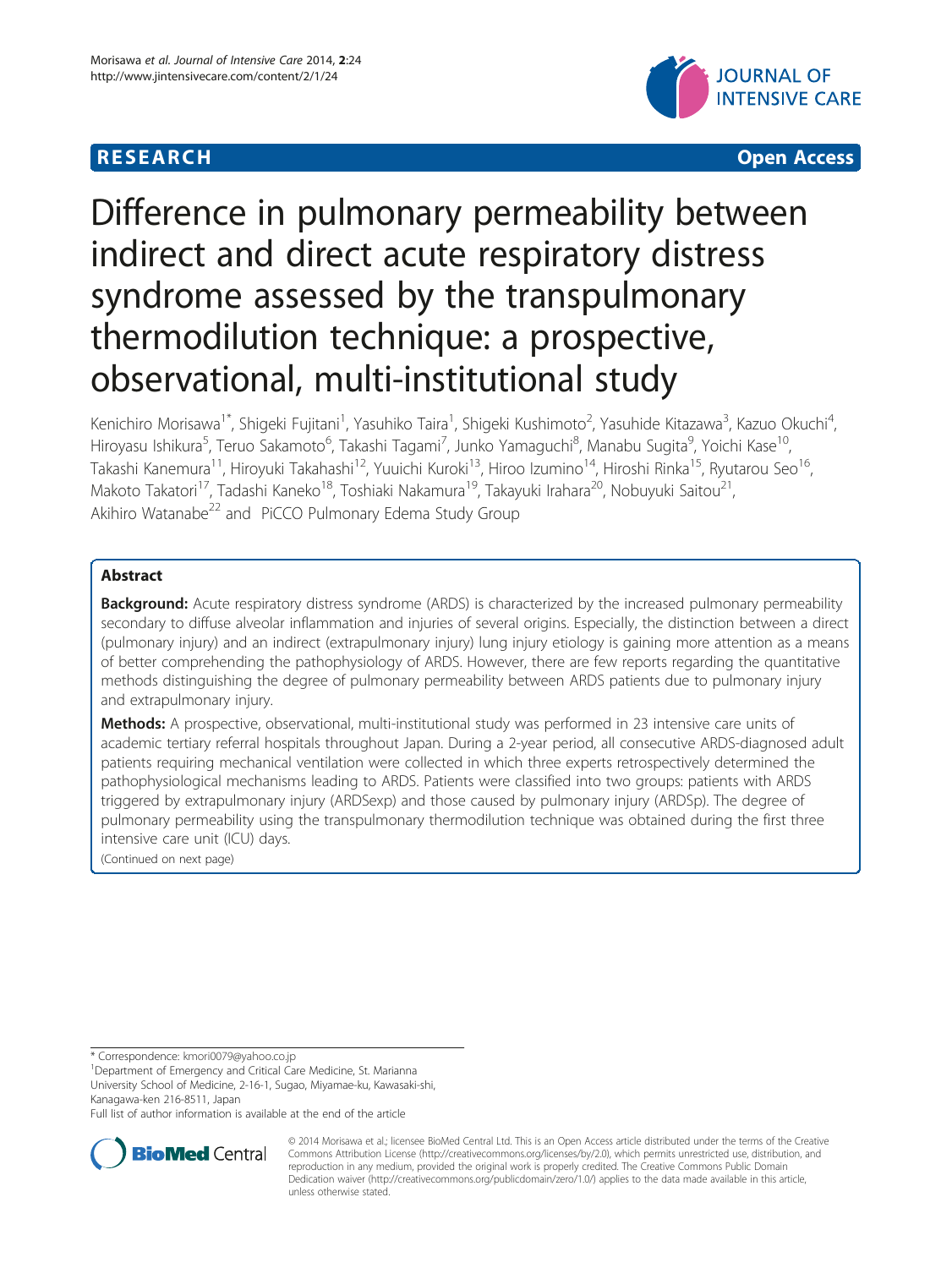### (Continued from previous page)

Results: In total, 173 patients were assessed including 56 ARDSexp patients and 117 ARDSp patients. Although the Sequential Organ Failure Assessment (SOFA) score was significantly higher in the ARDSexp group than in the ARDSp group, measurements of the pulmonary vascular permeability index (PVPI) were significantly elevated in the ARDSp group on all days: at day 0 (2.9  $\pm$  1.3 of ARDSexp vs. 3.3  $\pm$  1.3 of ARDSp,  $p = .008$ ), at day 1 (2.8  $\pm$  1.5 of ARDSexp vs. 3.2  $\pm$  1.2 of ARDSp,  $p = .01$ ), at day 2 (2.4  $\pm$  1.0 of ARDSexp vs. 2.9  $\pm$  1.3 of ARDSp,  $p = .01$ ). There were no significant differences in mortality at 28 days, mechanical ventilation days, and hospital length of stay between the two groups.

**Conclusions:** The results of this study suggest the existence of several differences in the increased degree of pulmonary permeability between patients with ARDSexp and ARDSp.

Trial registration: This report is a sub-group analysis of the study registered with UMIN-CTR ([ID UMIN000003627\)](http://apps.who.int/trialsearch/trial.aspx?trialid=JPRN-UMIN000003627).

Keywords: Acute pulmonary edema, Acute respiratory distress syndrome, Indirect injury, Direct injury, Pulmonary vascular permeability, Transpulmonary thermodilution technique

## Background

Acute respiratory distress syndrome (ARDS) is a challenging disease renowned to any intensive care unit (ICU) and is associated with a high mortality rate, as documented by recent systematic reviews finding a pooled mortality of 44% and 43% [\[1,2](#page-6-0)].

ARDS is characterized by the increased pulmonary capillary permeability secondary to diffuse alveolar inflammation and injuries [[3](#page-6-0)]. Common risk factors can be classified into two groups: extrapulmonary causes (indirect etiologies: ARDSexp) or pulmonary causes (direct etiologies: ARDSp). The major causes of ARDSexp include non-pulmonary sepsis, major trauma, pancreatitis, severe burns, non-cardiogenic shock, drug overdose, and multiple transfusions, while the main causes of ARDSp are pneumonia, aspiration of gastric contents, inhalation injury, pulmonary contusion, pulmonary vasculitis, and drowning [[4\]](#page-6-0). Lung injuries of different origins may hold distinct pathophysiology, lung morphology, radiology, respiratory mechanics, and response to managements [[5\]](#page-6-0). This distinction between an indirect and a direct etiology of lung injury is gaining more attention as a means of better comprehending the pathophysiology of ARDS and possibly for modifying ventilator management [\[6,7](#page-6-0)]. Several studies have reported the difference between respiratory mechanics and severity between ARDSexp and ARDSp [[6-8](#page-6-0)]. Gattinoni et al. [[6\]](#page-6-0) measured the elastic properties of the lung and chest wall by using the quasistatic technique and reported that the differences in respiratory mechanics and response to positive endexpiratory pressure (PEEP) between patients with ARD-Sexp and those with ARDSp were predominantly due to collapse. On the other hand, a systematic review consisting of 34 studies exhibited no difference in mortality between both groups [\[9](#page-6-0)]. Presently, we believe that radiological imaging, respiratory mechanics, as well as response to PEEP features between both groups do not affect mortality. We consider that no difference in mortality between both groups may depend on the same therapeutic strategy given to all ARDS cases. ARDS patient outcomes may be improved with specific modified therapies that would address the underlying pathologies during the initial stage. We believe that more quantitative methods estimating the heterogeneity of ARDS at the initial stage and a customized therapy for each individual case may be helpful to appropriately manage ARDS patients.

There are few quantitative methods that distinguish between both ARDS categories during their initial stages. As ARDS is a syndrome and includes various clinical conditions, the absolute difference between ARDSexp and ARDSp is still unknown. We hypothesized that the degree of increased pulmonary permeability caused by several underlying diseases may be different between patients within the two ARDS categories. We set out to determine whether there were any differences between the two groups in terms of the degree of pulmonary edema during the initial ICU stages.

The transpulmonary thermodilution technique system (PiCCO®, Pulsion Medical Systems, Munich, Germany) is able to establish the degree of pulmonary vascular permeability with the pulmonary vascular permeability index (PVPI) [\[10\]](#page-6-0). Kirov et al. [\[11](#page-6-0)] reported that the value of PVPI was high in a sheep model with ARDS. Furthermore, a clinical study by Monnet et al. [[12](#page-6-0)] showed that PVPI was higher in patients with ARDS than in those with cardiogenic pulmonary edema. These results suggest that PVPI seemed to be useful to estimate the difference in pulmonary vascular permeability between the types of pulmonary edema [\[13](#page-6-0)]. We previously reported that PVPI was significantly higher in ARDS patients than in patients who had cardiogenic pulmonary edema despite both having diffuse bilateral infiltrates of the lung and hypoxemia. A PVPI of 2.6–2.85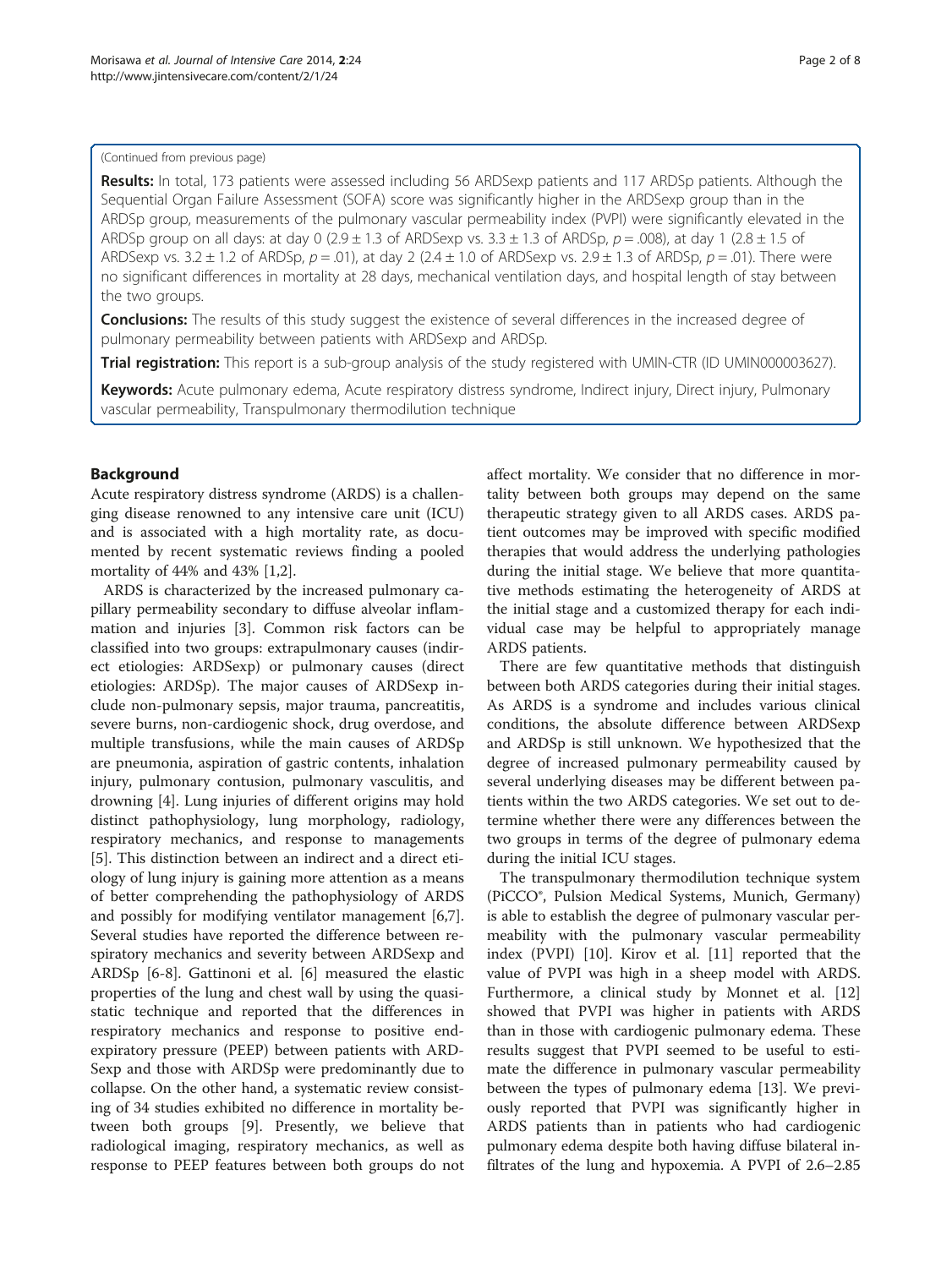was proposed as the differential value to distinguish 'real' ARDS with permeability edema from cardiogenic edema or atelectasis which could lead to clinical symptoms that mimic ARDS [[14](#page-6-0)]. Therefore, PVPI might reflect the variety of difference of causes that lead to ARDS.

To our knowledge, little data regarding the difference of PVPI elevation between ARDSexp and ARDSp in the ICU setting is available. The aim of this study was to evaluate the difference in pulmonary vascular permeability, using the value of PVPI between patients with ARD-Sexp and those with ARDSp.

## Methods

We undertook a prospective, observational, multi-institutional study from March 2009 to August 2011. Patients admitted to the ICU of 23 hospitals in different regions of Japan were screened for ARDS as a sub-analysis of a clinical observational study utilizing hemodynamic monitoring with  $PicCO^{\circ}$  [[14](#page-6-0)]. The study was approved by the institutional ethics committee, and written informed consent was obtained from all study participants. This study was also registered with the University Hospital Medical Information Network (UMIN) Clinical Trials Registry (UMIN-CTR ID UMIN000003627).

We assessed medical and surgical patients according to the following five criteria: (1) older than 15 years of age (no upper age limit), (2) acute respiratory insufficiency expected to require mechanical ventilatory support in ICU for at least 48 h, (3)  $PaO<sub>2</sub>/FiO<sub>2</sub>$  (P/F) ratio of ≤300 mmHg, (4) bilateral infiltrates on chest radiograph, (5) monitoring by the transpulmonary thermodilution technique as per the discretion of attending physicians. Patients were excluded if one of the following criteria was present: definition of ARDS over 5 days prior to eligibility; past history of chronic respiratory insufficiency (mainly, chronic obstructive pulmonary disease); post lung resection/pneumonectomy; pulmonary thromboembolism; severe peripheral arterial disease; cardiogenic shock (cardiac index <1.5 L/min/m<sup>2</sup>); acute phase of trauma with lung contusion, drowning, and burns; unsuitable situation for monitoring with PiCCO®. Three or more experts (intensive care, respiratory, and cardiology) determined the diagnosis of ARDS taking into account medical history, clinical features involving computed tomography (CT) appearances, respiratory and hemodynamic variables, and clinical course with therapy. We excluded all cases of respiratory failure that were caused by massive pneumothorax, atelectasis, and pleural effusion. Any case with an extravascular lung water index (EVLWI) <10 mL/kg was excluded [\[14\]](#page-6-0).

The following data were collected from the medical records: age, gender, underlying disease, hospital length of stay, length of mechanical ventilation, and clinical outcome at 28 days (survival or death). We also calculated

the Acute Physiology and Chronic Health Evaluation (APACHE) II score, Sequential Organ Failure Assessment (SOFA) score, PEEP, and P/F ratio at day 0. Once the above-mentioned criteria were fulfilled, we commenced PiCCO® measurement data collection in which all patients were monitored for three consecutive days: day 0, day 1, and day 2. PVPI and extravascular lung water (EVLW) were measured concurrently. At the same time, intrathoracic blood volume (ITBV) was measured as volumetric parameters by PiCCO®. We calculated EVLWI with predicted body weight and intrathoracic blood volume index (ITBI) with area of body surface. We utilized predicted body weight to index EVLW and ITBV according to previous studies which determined that EVLWI indexed to the predictive body weight was a better prognostic indicator for ARDS patients than EVLWI indexed to the actual body weight [[15,16](#page-7-0)].

From the various diagnosed causes of ARDS, we classified all patients into two groups (indirect injury group or direct injury group). We assessed each patient's medical history, clinical presentation, chest CT, radiography, and echocardiography. Indirect injury group (ARDSexp) included patients with ARDS secondary to non-pulmonary sepsis, major trauma, pancreatitis, severe burns, noncardiogenic shock, drug overdose, and multiple transfusions. The direct injury group (ARDSp) included patients with ARDS caused by pneumonia, aspiration of gastric contents, inhalation injury, pulmonary contusion, pulmonary vasculitis, and drowning [[4\]](#page-6-0). Patients that presented with acute phase of inhalation burn, pulmonary contusion, and drowning were excluded from the study. All the experts who conducted the classification were blinded to the value of PVPI.

### Statistical analysis

Descriptive frequencies were expressed using the mean and standard deviation (SD). Categorical data was analyzed using Pearson's chi-square test for the characteristics and 28-day mortality. The independent  $t$  test was used for normally distributed variables, or the Mann– Whitney *U* test was used for non-normally distributed variables. All tests were two-sided, and  $p < .05$  was considered to be significant. We analyzed all data using SPSS software, version 18 for Windows (SPSS, Chicago, IL, USA).

## Results

During the study period from March 2009 to August 2011, we assessed a total of 301 patients that were subjected to mechanical ventilation. Of these, 94 were excluded due to reasons presented in Figure [1](#page-3-0). Of the remaining 207 cases with absolute ARDS, the experts categorized 34 patients as neither ARDSexp nor ARDSp groups due to lack of a clear identification of the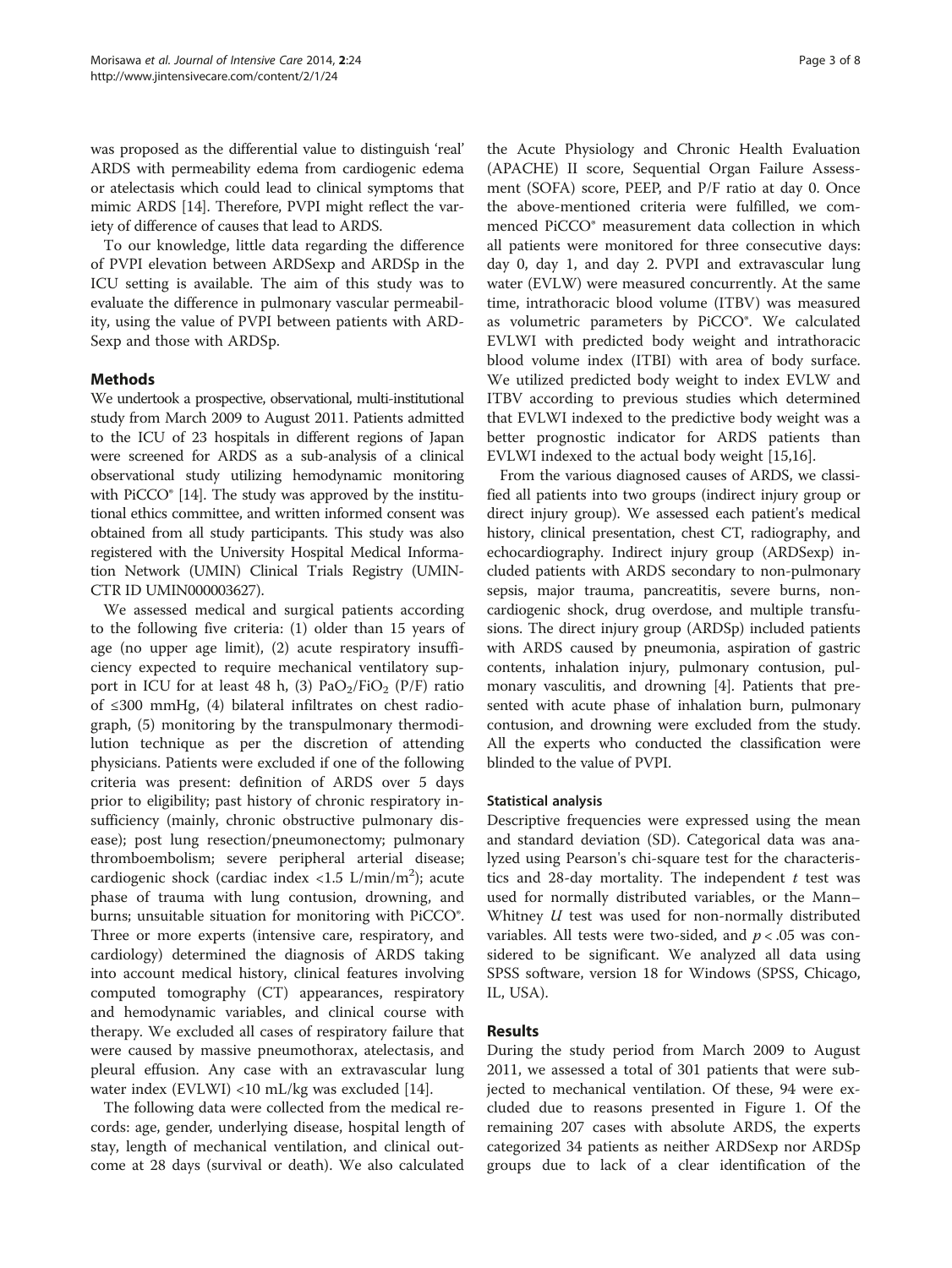<span id="page-3-0"></span>

underlying cause or a mixed clinical presentation of the disease. The remaining 173 patients were included into the final analysis.

Patients' characteristics are summarized in Table [1.](#page-4-0) Of these, the age range of affected patients was 21–93 years (median 67 years), with 67% males. Fifty-six patients (32%) had a diagnosis of ARDSexp, and 117 patients (68%) had a diagnosis of ARDSp. The most common cause of ARD-Sexp was sepsis (71%) and pneumonia (80%) in ARDSp. Significant differences in baseline characteristics were seen between the two groups with the SOFA score (ARDSexp  $12 \pm 4$  vs. ARDSp  $10 \pm 3$ ;  $p = .0001$ ) and the concentration of serum albumin (2.4 g/dL of ARDSexp vs. 2.7 g/dL of ARDSp;  $p = .02$ ). There were no significant differences in APACHE II, PEEP, and mean airway pressure initially. The P/F ratio tended to be lower in ARDSp than ARDSexp (163  $\pm$  73 of ARDSexp vs. 143  $\pm$ 70 of ARDSp;  $p = .09$ ).

Results of measurements of PiCCO® at day 0, day 1, and day 2 are summarized in Table [2](#page-4-0). The measurement of PVPI (Figure [2\)](#page-5-0) was significantly elevated in ARDSp compared with ARDSexp on all days: at day  $0$  (2.9  $\pm$  1.3 of ARDSexp vs.  $3.3 \pm 1.3$  of ARDSp,  $p = .008$ ), at day 1  $(2.8 \pm 1.5 \text{ of ARDS}$ exp vs.  $3.2 \pm 1.2 \text{ of ARDSp}, p = .01)$ , at day 2  $(2.4 \pm 1.0)$  of ARDSexp vs.  $2.9 \pm 1.3$  of ARDSp,  $p = .01$ ). All ITBI data from both groups was in the upper range of normal. Although there was no significant

difference in the EVLWI at day 0 and day 1, the level of EVLWI in the ARDSp group was significantly higher than that in the ARDSexp patients at day 2  $(14.9 \pm 6.0 \text{ of}$ ARDSexp vs.  $17.6 \pm 7.8$  of ARDSp,  $p = .02$ ).

Patients' outcomes are summarized in Table [3](#page-5-0). There was no significant difference in 28-day mortality, hospital stay days, and ventilation days between the two groups as follows: mechanical ventilation  $(16 \pm 19)$  days of ARDSexp vs.  $13 \pm 9$  days of ARDSp,  $p = .85$ ), hospital length of stay  $(42 \pm 55$  days of ARDSexp vs.  $40 \pm 56$  days of ARDSp,  $p = .51$ ), and mortality at 28 days (32% of ARDSexp vs. 44% of ARDSp,  $p = .15$ ).

## **Discussion**

ARDS is considered to be an expression of a diffuse inflammatory reaction within the lungs caused by a number of underlying diseases, which have a variety of pathophysiological courses being either of pulmonary or extrapulmonary origin. Thus, depending on its etiology, ARDS may present with obvious distinct characteristics. In this study, we attempted to establish the quantitative difference in pulmonary permeability between ARDSexp and ARDSp with PVPI obtained by the transpulmonary thermodilution technique (PiCCO®).

The characteristics and clinical outcomes in both groups were similar to previous studies [\[6,8](#page-6-0)[,17,18](#page-7-0)]. The prevalence of ARDSp in this study was higher compared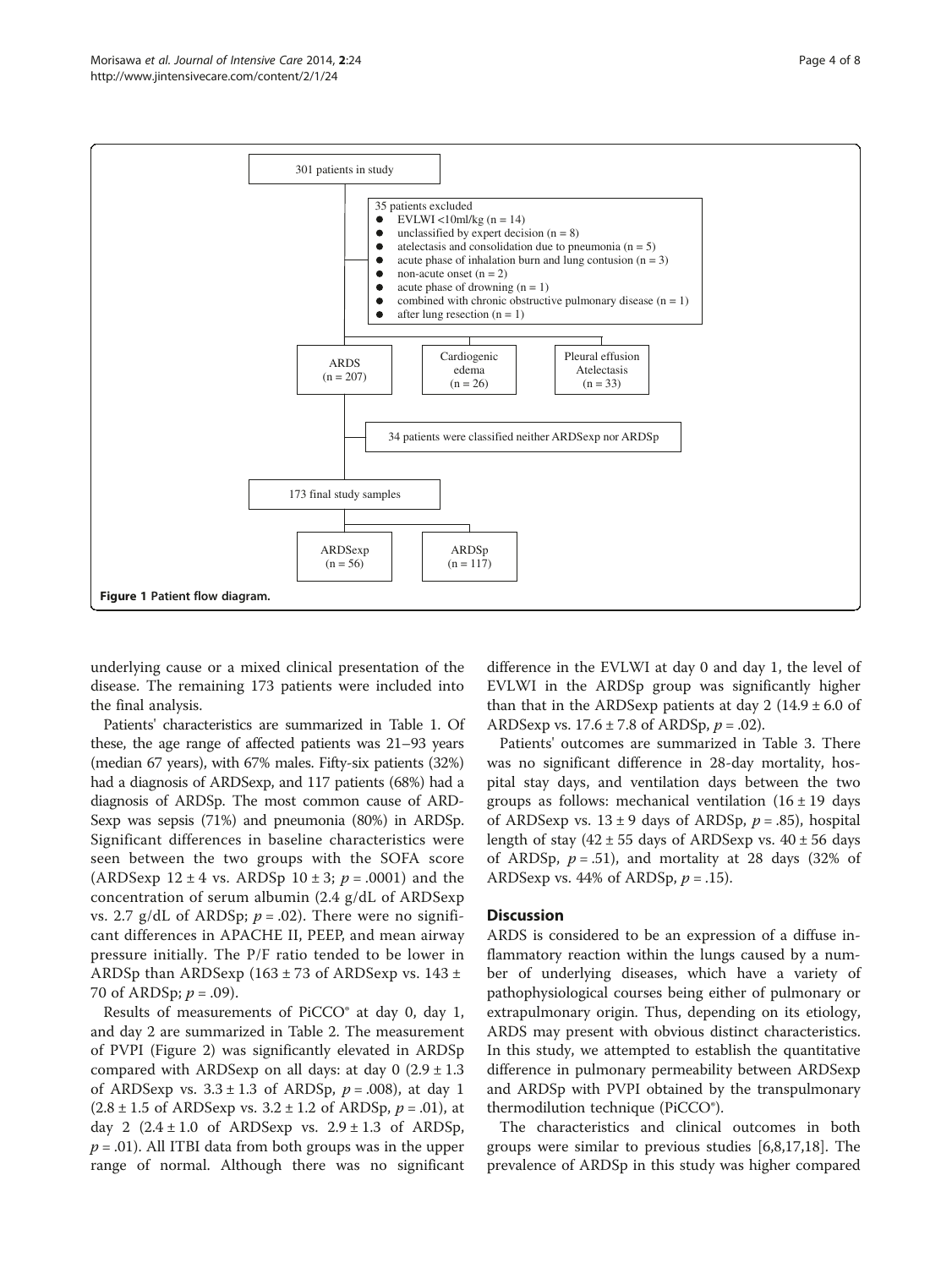|                                           | ARDSexp<br>$n = 56$ | <b>ARDSp</b><br>$n = 117$ | p value |
|-------------------------------------------|---------------------|---------------------------|---------|
| Age (year), median                        | 65                  | 72                        | .03     |
| Male, n (%)                               | 32(57)              | 84 (72)                   | .05     |
| Causes of ARDS, n (%)                     |                     |                           |         |
| Sepsis                                    | 40 (71)             |                           |         |
| Trauma and burn                           | 10(18)              |                           |         |
| Pancreatitis                              | 4(7)                |                           |         |
| <b>TRAII</b>                              | 2(4)                |                           |         |
| Pneumonia                                 |                     | 94 (80)                   |         |
| Aspiration                                |                     | 20 (17)                   |         |
| Lung contusion                            |                     | 2(2)                      |         |
| Inhalation burn                           |                     | 1(1)                      |         |
| <b>APACHE II score</b>                    | $24 \pm 9$          | $23 \pm 8$                | .39     |
| SOFA score                                | $12 \pm 4$          | $10 \pm 3$                | .0001   |
| PEEP (cmH <sub>2</sub> O)                 | $9 \pm 5$           | $9 \pm 5$                 | .36     |
| PaO <sub>2</sub> /FiO <sub>2</sub> ratio  | $163 \pm 73$        | $143 \pm 70$              | .09     |
| Mean airway pressure (cmH <sub>2</sub> O) | $17 \pm 6$          | $17 \pm 4$                | .55     |
| Na (mmol/L)                               | $135 \pm 19$        | $138 \pm 7$               | .37     |
| K (mmol/L)                                | $4.1 \pm 0.8$       | $4.0 \pm 0.9$             | .15     |
| Albumin (g/dL)                            | $2.4 \pm 0.5$       | $2.6 \pm 0.8$             | .02     |
| Glucose (mg/dL)                           | $159 \pm 61$        | $165 \pm 83$              | .95     |
| Blood urea nitrogen (mg/dL)               | $38 \pm 28$         | $36 \pm 25$               | .84     |

<span id="page-4-0"></span>Table 1 Characteristics of 173 patients at the initial measurement of thermodilution technique

Values are given as mean ± standard deviation, unless otherwise indicated. ARDS acute respiratory distress syndrome, ARDSexp acute respiratory distress syndrome secondary to extrapulmonary cause. ARDSp acute respiratory distress syndrome secondary to pulmonary cause, TRALI transfusion-related acute lung injury, APACHE Acute Physiologic and Chronic Health Evaluation, SOFA Sequential Organ Failure Assessment, PEEP positive end-expiratory pressure.

to that of the ARDSexp group which mainly consisted of patients with sepsis and trauma, as opposed to ARDSp which consisted of those with pneumonia and aspiration [[6,8,](#page-6-0)[17,18\]](#page-7-0). Although these various clinical backgrounds may influence ARDS outcomes, no significant differences in 28-day mortality, length of hospital stay, and number of mechanical ventilation days were noted between the ARDSexp or ARDSp patients in this study. These results concur with a previously reported metaanalysis which manifested no difference in mortality between ARDSexp and ARDSp [\[9](#page-6-0)]. Agarwal et al. [[8\]](#page-6-0) also reported that categories of underlying disease did not affect the duration of hospitalization and the number of mechanical ventilation days, although this study showed that the initial severity of respiratory failure,  $PaO<sub>2</sub>/FiO<sub>2</sub>$ ratio, was worse in patients with ARDSp than in those with ARDSexp. Each of the two ARDS groups characterized by different origins arguably has a different pathophysiological course for the lung permeability along with

### Table 2 Results of the measurement by thermodilution technique

|             | ARDSexp<br>$n = 56$ | <b>ARDSp</b><br>$n = 117$ | p value |
|-------------|---------------------|---------------------------|---------|
| Day 0       |                     |                           |         |
| <b>ITBI</b> | $1,067 \pm 236$     | $1,015 \pm 270$           | .09     |
| FVI WI      | $17.8 \pm 6.6$      | $19.0 \pm 7.1$            | .20     |
| <b>PVPI</b> | $2.9 \pm 1.3$       | $3.3 \pm 1.3$             | .008    |
| Day 1       |                     |                           |         |
| <b>ITBI</b> | $1,069 \pm 309$     | $1,019 \pm 279$           | .37     |
| FVI WI      | $17.0 + 8.0$        | $18.0 + 7.0$              | .16     |
| <b>PVPI</b> | $2.8 \pm 1.5$       | $3.2 \pm 1.2$             | .01     |
| Day 2       |                     |                           |         |
| <b>ITBI</b> | $1,095 \pm 263$     | $1,078 \pm 313$           | .41     |
| FVI WI      | $14.9 \pm 6.0$      | $17.6 + 7.8$              | .02     |
| <b>PVPI</b> | $2.4 \pm 1.0$       | $2.9 \pm 1.3$             | .01     |

Values are given as mean ± standard deviation. ARDSexp acute respiratory distress syndrome secondary to extrapulmonary cause, ARDSp acute respiratory distress syndrome secondary to pulmonary cause, ITBI intrathoracic blood volume index, EVLWI extravascular lung water index, PVPI pulmonary vascular permeability index.

similar clinical syndromes and outcomes. Hence, the initial separation of ARDSexp and ARDSp appears to be futile for predicting outcome from ARDS.

The value of ITBI as volumetric parameters by PiCCO® in both groups was in the upper normal range. All participants were managed with appropriate fluid therapy during their admission to ICU. On the other hand, the value of PVPI was extremely elevated above the normal range (PVPI of 2.6–2.85; differential value to diagnose real ARDS [[14\]](#page-6-0)). We believe that these results suggest that all the included cases demonstrated permeability pulmonary edema, namely real ARDS with no cases of cardiogenic pulmonary edema or fluid overload which could be one of the most important biases to assess permeability pulmonary edema.

Patients with ARDSexp had significantly higher SOFA scores and lower albumin concentrations similarly to the report by Agarwal et al. [\[8](#page-6-0)]. We found PVPI in the ARD-Sexp group to be lower than that in those with ARDSp and speculate that the direct insult (i.e., caused by pulmonary infection, aspiration, and trauma) may have influenced the pulmonary permeability to a greater extent than the indirect insult with systematic hyper-cytokine storm caused by sepsis. We also noted EVLWI in the ARDSexp group to be lower than that in the ARDSp group. Generally, lower albumin concentrations lead to lower osmotic pressure, so that patients with hypoalbuminemia suffer from whole body edema, ascites, and especially pericardial effusion. Nevertheless, we found that direct insult caused the increase of EVLWI greater than systematic inflammation and hypoalbuminemia.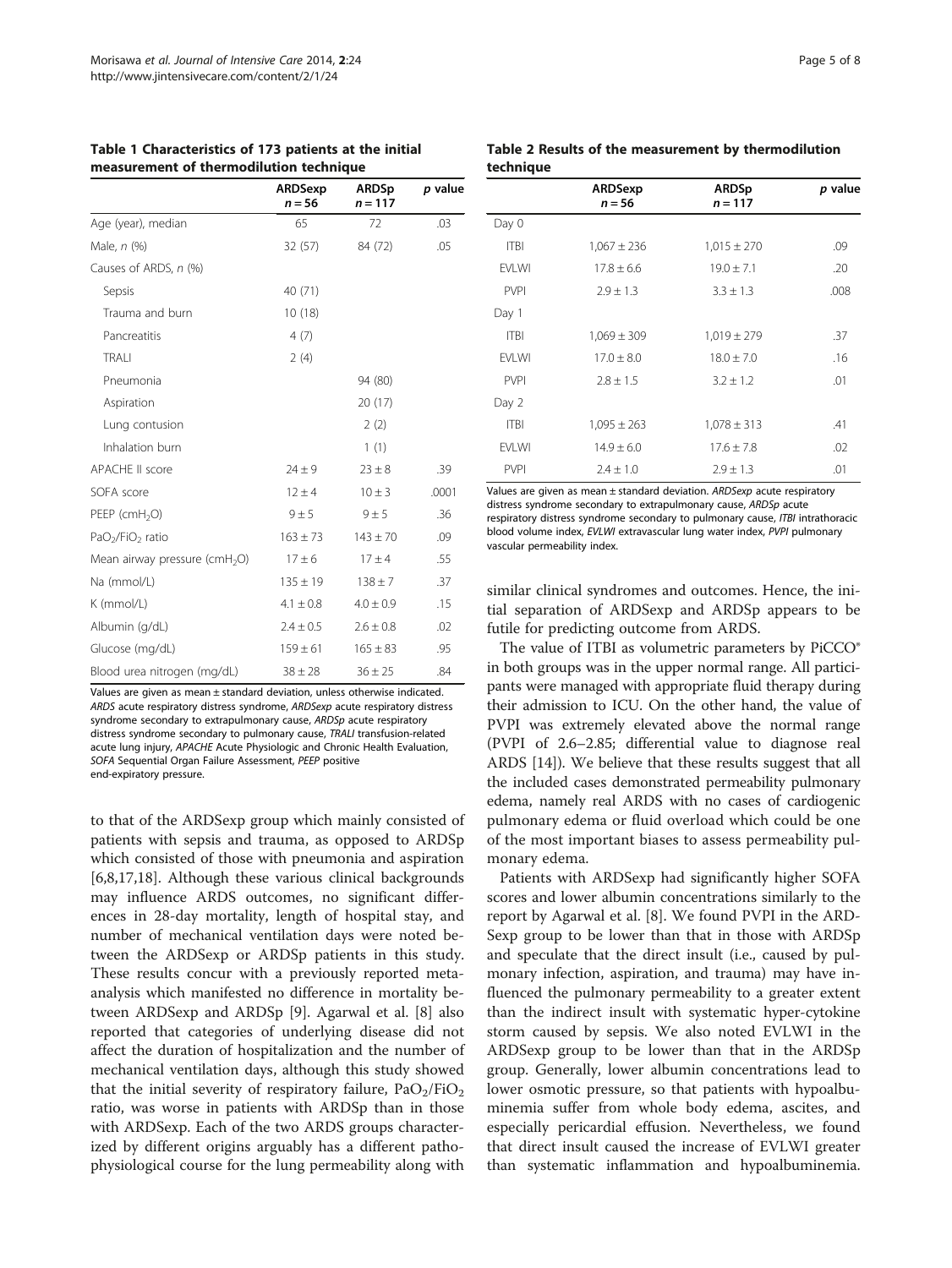<span id="page-5-0"></span>

This result could correspond to the animal report which compared the response of pulmonary epithelium damage caused by intraperitoneally or intratracheally exposed lipopolysaccharide and which concluded that the intratracheal insult leads to greater lung inflammation and ultrastructural morphologic changes. The levels of inflammatory cytokines (interleukin-6, interleukin-8 function homolog, and interleukin-10) found in the bronchoalveolar lavage fluid were significantly elevated in pulmonary ARDS models compared to extrapulmonary ARDS models, whereas no differences were observed in the number of infiltrating neutrophils [\[19\]](#page-7-0). This suggests, therefore, that the level of inflammation and the activation of neutrophils in patients with ARDSp may be higher than those in patients with ARDSexp.

There are several limitations to this study. First, the sample size was relatively small due to strict exclusion criteria to omit cases with complications that might also lead to hypoxemia and bilateral infiltrate on chest X-ray, including massive pneumothorax, atelectasis, and pleural effusion, to ensure that we included real ARDS patients.

|                         | <b>ARDSexp</b><br>$n = 56$ | <b>ARDSp</b><br>$n = 117$ | p value |
|-------------------------|----------------------------|---------------------------|---------|
| 28-day mortality, n (%) | 18 (32)                    | 51(44)                    | .15     |
| Hospital stay days      | $42 + 55$                  | $40 + 56$                 | .51     |
| Ventilation days        | $16 + 19$                  | $13 + 9$                  | .85     |

Values are given as mean ± standard deviation, unless otherwise indicated.

Second, the numbers of ARDSexp were fewer than those of ARDSp (56 of ARDSexp vs. 117 of ARDSp). There might be some statistical bias. We also excluded 94 cases with acute respiratory failure resulting from cardiogenic pulmonary edema, plural effusion, and atelectasis that might resemble ARDS (i.e., hypoxia with diffuse bilateral infiltrates) despite the lack of increased pulmonary permeability. We are concerned that our strict exclusion criteria may have excluded those with severe respiratory failure, and participants were limited to more moderate cases. However, we believe that our exclusion criteria provided an appropriate estimate of the key features of ARDS, namely participants with increased pulmonary permeability edema. We also excluded cases suspected of having both etiologies (ARDSexp and ARDSp) from our analysis. Finally, the varied and complicated factors of the underlying disease might influence the accuracy of thermodilution technique measurements. For this matter, we did not compare all those factors that could affect the accuracy of PiCCO® findings but rather only the cases that were deemed possible of adequate PiCCO® monitoring.

To our knowledge, there are few reports considering quantitative methods distinguishing both types of ARDS within the ICU setting. In a clinical situation, timely recognition of the difference and course in an ARDS lung is essential to drive and inform the clinical decision processes and dictate specific therapeutic strategies. The quantitative differences in EVLWI and PVPI obtained by the PiCCO® system may be one important index that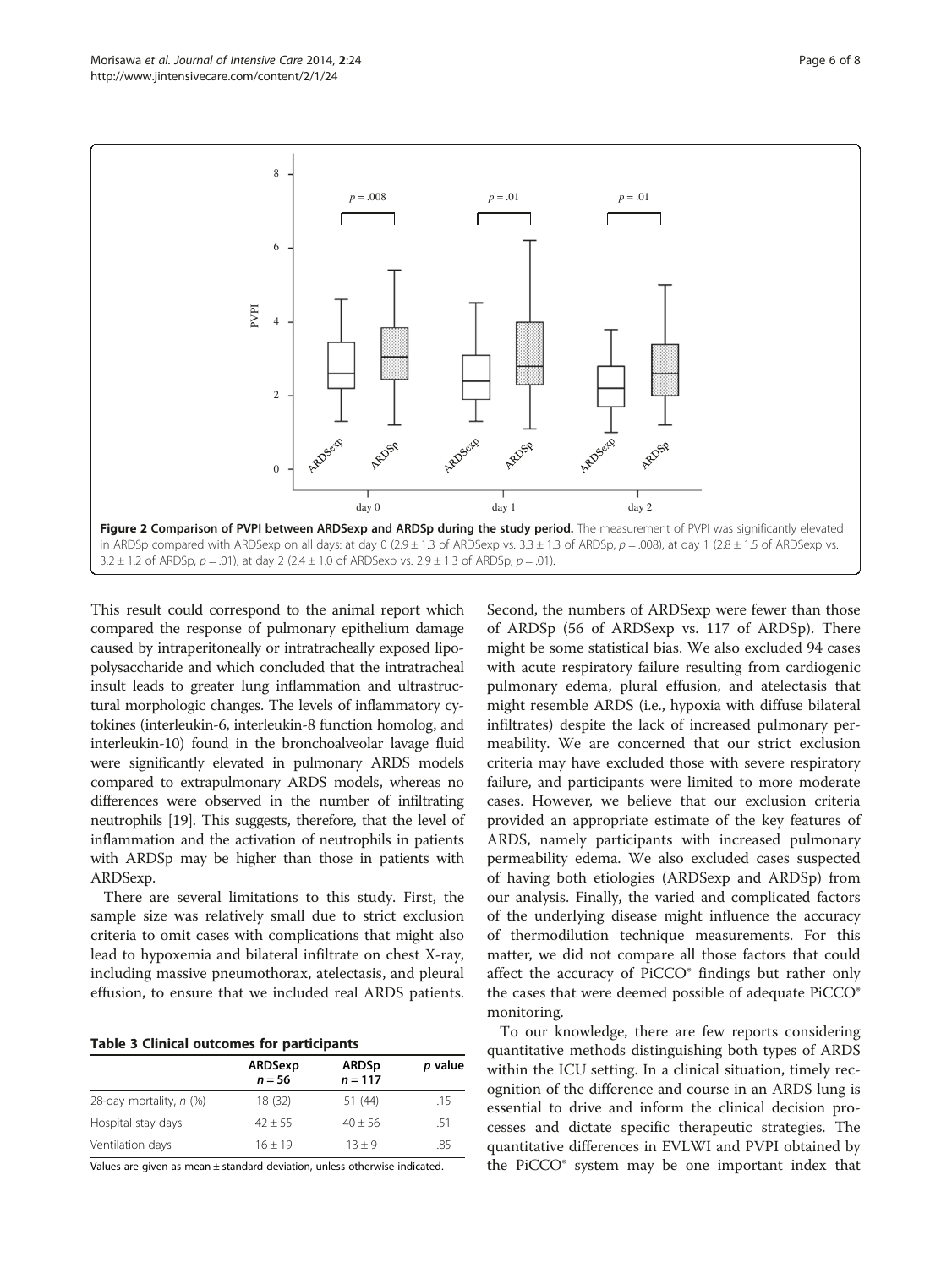<span id="page-6-0"></span>indicates a pathological difference between ARDSexp and ARDSp by estimating the amount of pulmonary permeability. Monitoring with PiCCO® might give us timely quantitative information to make more informed clinical decisions.

## Conclusions

The results of this study suggest that the PiCCO® monitoring could be useful to distinguish between the state of pulmonary permeability in ARDSexp and ARDSp patients. We believe that there is a fundamental difference in the pathophysiology between these ARDSexp and ARDSp groups. Utilizing PVPI may provide us with timely quantitative information of pulmonary permeability in these two forms of ARDS. Additional studies should be undertaken in order to determine whether the clinical strategy guided with PVPI can have an impact on outcome and improve hypoxemia for patients with ARDS.

#### Abbreviations

APACHE II: Acute Physiology and Chronic Health Evaluation II; ARDS: acute respiratory distress syndrome; ARDSexp: ARDS triggered by extrapulmonary injury; ARDSp: ARDS triggered by pulmonary injury; CT: computed tomography; EVLW: extravascular lung water; EVLWI: extravascular lung water index; ICU: intensive care unit; ITBI: intrathoracic blood volume index; P/F ratio: PaO<sub>2</sub>/FiO<sub>2</sub> ratio; PEEP: positive end-expiratory pressure; PVPI: pulmonary vascular permeability index; SOFA: Sequential Organ Failure Assessment.

#### Competing interests

YT is a member of the medical advisory board of Pulsion Medical Systems. TT, NS, and SK received honoraria for educational lectures from academia and Tokibo Co., Ltd (import trader of the PiCCO system) in scientific meetings. The remaining authors declare that they have no competing interests.

#### Authors' contributions

KM conducted the conception of this study, participated in the collection and analysis of data, and drafted the manuscript. All other authors participated in the collection and evaluation of data. All authors read and approved the final manuscript.

#### Acknowledgements

The authors would like to thank Lohman D. Brandon, MD, PhD, Department of Radiology, St. Marianna University School of Medicine, for his valuable contribution and advice in editing the present manuscript.

#### Author details

<sup>1</sup>Department of Emergency and Critical Care Medicine, St. Marianna University School of Medicine, 2-16-1, Sugao, Miyamae-ku, Kawasaki-shi, Kanagawa-ken 216-8511, Japan. <sup>2</sup>Division of Emergency Medicine, Tohoku University Graduate School of Medicine, Sendai, Miyagi 980-8574, Japan. <sup>3</sup>Critical Care Medical Center, Kinki University Hospital, Osakasayama, Osaka 589-8511, Japan. <sup>4</sup>Advanced Emergency and Critical Care Center, Nara Medical University Hospital, Kashihara, Nara 634-8521, Japan. <sup>5</sup>Department of Emergency and Critical Care Medicine, Fukuoka University Hospital, Fukuoka, Fukuoka 814-0180, Japan. <sup>6</sup>Advanced Emergency and Critical Care Center, Kurume University Hospital, Kurume, Fukuoka 830-0011, Japan. <sup>7</sup>Department of Emergency and Critical Care Medicine, Aidu Chuo Hospital, Aiduwakamatsu, Fukushima 965-8611, Japan. <sup>8</sup>Department of Emergency and Critical Care Medicine, Nihon University School of Medicine Itabashi Hospital, Itabashi, Tokyo 173-8610, Japan. <sup>9</sup>Department of Emergency and Critical Care Medicine, Juntendo University Nerima Hospital, Nerima, Tokyo 117-8521, Japan. <sup>10</sup>Critical Care Medicine, Jikei University School of Medicine, Minato, Tokyo 105-0003, Japan. 11Emergency and Critical Care Medicine, National Hospital Organization Disaster Medical Center, Tachikawa, Tokyo 190-0014, Japan. <sup>12</sup>Department of Intensive Care Medicine, Saiseikai Yokohamashi Tobu

Hospital, Yokohama-shi, Kanagawa 230-8765, Japan. <sup>13</sup>Department of Emergency and Critical Care Medicine, Social Insurance Chukyo Hospital, Nagoya, Aichi 457-0866, Japan. 14Emergency Medical Center, Nagasaki University Hospital, Nagasaki, Nagasaki 852-8102, Japan. 15Emergency and Critical Care Medical Center, Osaka City General Hospital, Miyakohuma, Osaka 534-0021, Japan. <sup>16</sup>Intensive Care Unit, Kobe City Medical Center General Hospital, Kobe City, Hyogo 650-0047, Japan. <sup>17</sup> Department of Anesthesia and Intensive Care, Hiroshima City Hospital, Hiroshima, Hiroshima 730-8518, Japan. <sup>18</sup>Advanced Medical Emergency and Critical Care Center, Yamaguchi University Hospital, Ube City, Yamaguchi 755-8505, Japan. <sup>19</sup>Intensive Care Unit, Nagasaki University Hospital, Nagasaki, Nagasaki 852-8102, Japan. <sup>20</sup>Department of Emergency and Critical Care Medicine, Nippon Medical School Tama Nagayama Hospital, Tama-shi, Tokyo 206-8512, Japan. <sup>21</sup>Department of Emergency and Critical Care Medicine, Nippon Medical School Chiba Hokusou Hospital, Inzai-shi, Chiba 270-1694, Japan. <sup>22</sup>Department of Emergency and Critical Care Medicine, Nippon Medical School, Bunkyo-ku, Tokyo 113-8603, Japan.

#### Received: 23 November 2013 Accepted: 6 March 2014 Published: 25 March 2014

#### References

- 1. Phua J, Badia JR, Adhikari NK, Friedrich JO, Fowler RA, Singh JM, Scales DC, Stather DR, Li A, Jones A, Gattas DJ, Hallett D, Tomlinson G, Stewart TE, Ferguson ND: Has mortality from acute respiratory distress syndrome decreased over time?: a systematic review. Am J Respir Crit Care Med 2009, 179:220–227.
- 2. Zambon M, Vincent JL: Mortality rates for patients with acute lung injury/ ARDS have decreased over time. Chest 2008, 133:1120–1127.
- 3. Leaver SK, Evans TW: Acute respiratory distress syndrome. BMJ 2007, 335:389–394.
- 4. Ranieri VM, Rubenfeld GD, Thompson BT, Ferguson ND, Caldwell E, Fan E, Camporota L, Slutsky AS: Acute respiratory distress syndrome: the Berlin definition. JAMA 2012, 307:2526–2533.
- Pelosi P, Caironi P, Gattinoni L: Pulmonary and extrapulmonary forms of acute respiratory distress syndrome. Semin Respir Crit Care Med 2001, 22:259–268.
- 6. Gattinoni L, Pelosi P, Suter PM, Pedoto A, Vercesi P, Lissoni A: Acute respiratory distress syndrome caused by pulmonary and extrapulmonary disease. Different syndromes? Am J Respir Crit Care Med 1998, 158:3–11.
- 7. Pelosi P, D'Onofrio D, Chiumello D, Paolo S, Chiara G, Capelozzi VL, Barbas CS, Chiaranda M, Gattinoni L: Pulmonary and extrapulmonary acute respiratory distress syndrome are different. Eur Respir J Suppl 2003, 42:48s–56s.
- Agarwal R, Aggarwal AN, Gupta D, Behera D, Jindal SK: Etiology and outcomes of pulmonary and extrapulmonary acute lung injury/ARDS in a respiratory ICU in North India. Chest 2006, 130:724–729.
- 9. Agarwal R, Srinivas R, Nath A, Jindal SK: Is the mortality higher in the pulmonary vs the extrapulmonary ARDS? A meta analysis. Chest 2008, 133:1463–1473.
- 10. Michard F: Bedside assessment of extravascular lung water by dilution methods: temptations and pitfalls. Crit Care Med 2007, 35:1186–1192.
- 11. Kirov MY, Kuzkov W, Kuklin VN, Waerhaug K, Bjertnaes LJ: Extravascular lung water assessed by transpulmonary single thermodilution and postmortem gravimetry in sheep. Crit Care 2004, 8:R451–R458.
- 12. Monnet X, Anguel N, Osman D, Hamzaoui O, Richard C, Teboul JL: Assessing pulmonary permeability by transpulmonary thermodilution allows differentiation of hydrostatic pulmonary edema from ALI/ARDS. Intensive Care Med 2007, 33:448–453.
- 13. Tagami T, Kushimoto S, Tosa R, Omura M, Yonezawa K, Akiyama G, Hirama H, Yokota H: Plasma neutrophil elastase correlates with pulmonary vascular permeability: a prospective observational study in patients with pneumonia. Respirology 2011, 16:953–958.
- 14. Kushimoto S, Taira Y, Kitazawa Y, Okuchi K, Sakamoto T, Ishikura H, Endo T, Yamanouchi S, Tagami T, Yamaguchi J, Yoshikawa K, Sugita M, Kase Y, Kanemura T, Takahashi H, Kuroki Y, Izumino H, Rinka H, Seo R, Takatori M, Kaneko T, Nakamura T, Irahara T, Saito N, Watanabe A, The PiCCO Pulmonary Edema Study Group: The clinical usefulness of extravascular lung water and pulmonary vascular permeability index to diagnose and characterize pulmonary edema: a prospective multicenter study on the